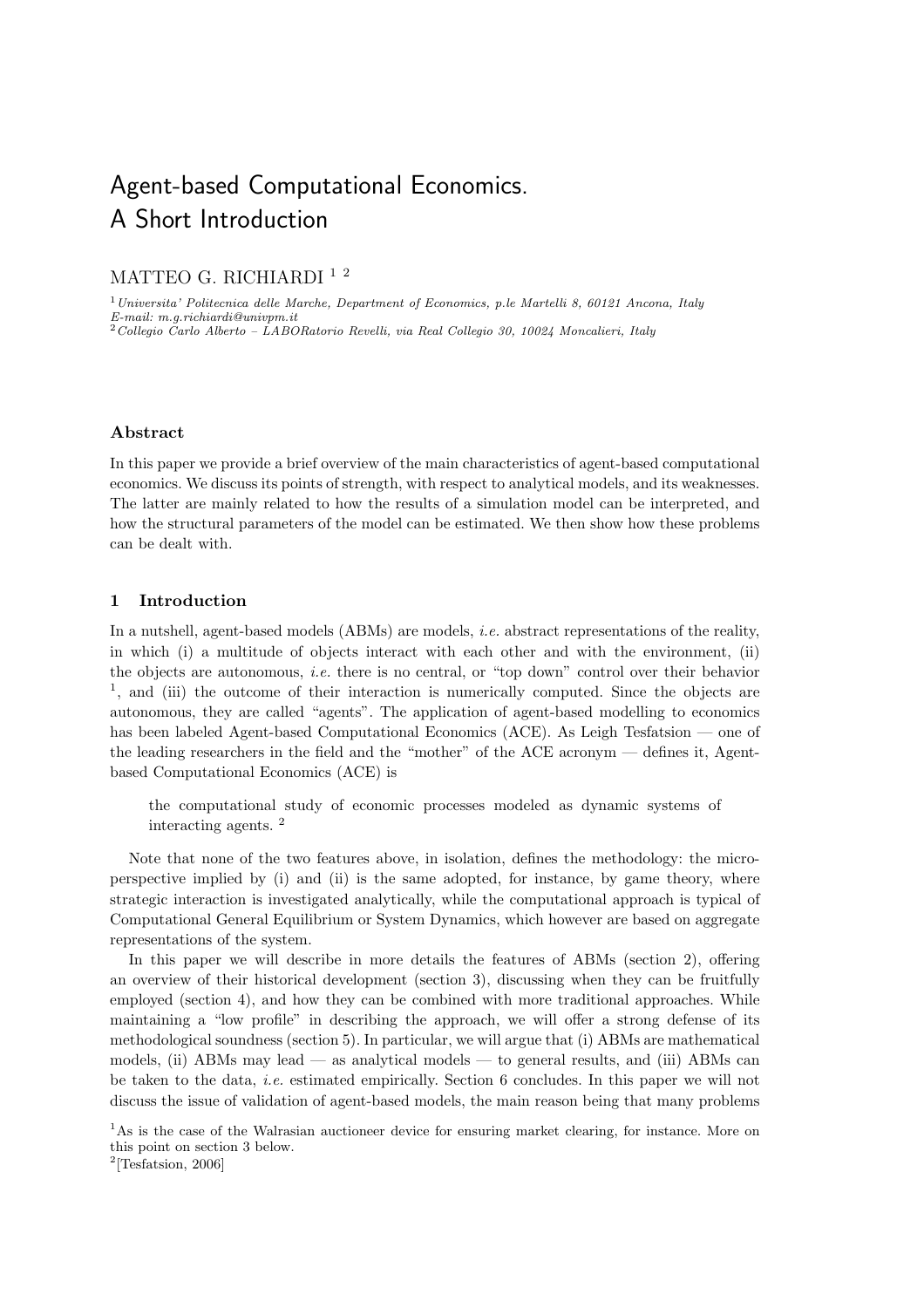in validation are the same encountered with more traditional (*analytic*) models. The interested reader is referred to the recent (2007) special number of Computational Economics explicitly devoted to empirical validation of agent-based models, and in particular to [Fagiolo et al., 2007, Marks, 2007]. <sup>3</sup>

## 2 Features of agent-based models

The basic units of ABMs are "agents". Agents can be anything from cells to biological entities, from individuals to social groups like families or firms. Agents can be composed by other agents: the only requirement being that they are perceived as a unit from the outside, and that they "do" something, *i.e.* they have the ability to *act*, and possibly to *react* to external stimuli and *interact* with the environment and other agents.

The environment, which may include physical entities (like infrastructures, geographical locations, *etc.*) and institutions (like markets, regulatory systems, *etc.*) can also be modeled in terms of agents (e.g. a central bank, the order book of a stock exchange, *etc.*), whenever the conditions outlined above are met. When not, it should be thought of simply as a set of variables (say "temperature", or "business confidence").

From what we have said so far, it should be clear that aggregate variables like Consumption, Savings, Investments, Disposable Income *etc.*, which are the prime units of analysis of Keynesian macroeconomics, cannot be modeled as such in an agent-based framework — they have to be (easily) computed by aggregating microeconomic agent quantities; the same applies to the fictitious representation of a "Representative Agent", a cornerstone of neoclassical economics. Therefore, ACE can in principle provide sound microfoundations for the "traditional" Keynesian macroeconomics, and sound aggregate results for the neoclassical analysis based on individual optimization. The direct modeling of a demand or a supply curve is also forbidden in an agentbased setting: rather, these aggregate functions might (or may not) emerge as the outcome of the decisions of the individual agents.

#### *2.1 The whole and its parts*

Having agents as the unit of analysis, agent-based modelling is deeply rooted in *methodological individualism*. This doctrine was introduced as a methodological precept for the social sciences by Max Weber, most importantly in the first chapter of Economy and Society [Weber, 1922 (1968)] — although the term was already present in [Schumpeter, 1909]. It amounts to the claim that social phenomena must be explained by showing how they result from individual actions, which in turn must be explained through reference to the intentional states that motivate the individual actors. <sup>4</sup> However, the term still bears some ambivalence over whether explanations should be in terms of individuals alone, or in terms of individuals plus their interaction [Hodgson, 2007]. In the first meaning, methodological individualism suggests that the "whole" is nothing but the "sum of its parts", a position that has been labeled *reductionism* [Jones, 2000]. This interpretation implies that the aggregate behavior can be derived observing the behavior of a single agent, a position that is clearly incompatible with the agent-based modelling approach. On the other hand, reductionism is implicit in the Representative Agent paradigm, which claims that the whole society can be analyzed in terms of the behavior of a single, representative, individual.

The opposite view is *holism*, the idea that the properties of a given system cannot be determined or explained by the sum of its component parts alone. Instead, the system as a

<sup>3</sup>See also [Leombruni et al., 2005]

<sup>&</sup>lt;sup>4</sup>The use of methodological individualism in Economics was championed by the Austrian school of Economics in the XX century, of which Friederich von Hayek was one of the main exponent [von Hayek, 1948]. The legacy of Hayek to agent-based modelling and the complex system approach (see e.g. [von Hayek, 1967]) has been amply recognized [Rosser, 1999, Vaughn, 1999, Koppl, 2000, Vriend, 2002, Rosser, 2009].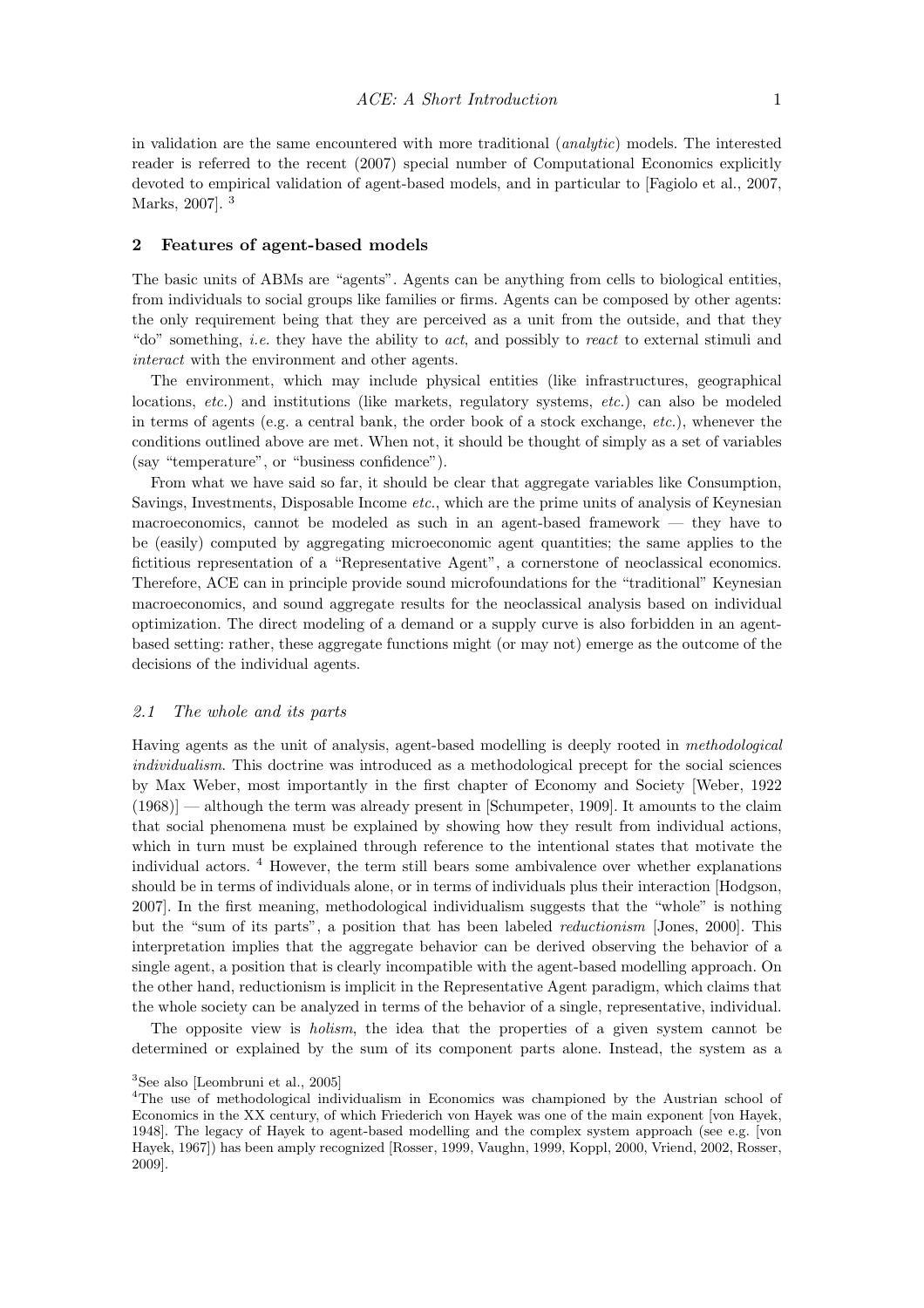# 2 m.g. richiardi

whole determines in an important way how the parts behave.<sup>5</sup> As such, holism is closely related to *organicism*, introduced as a biological doctrine stressing the importance of the organization, rather than the composition, of organisms. <sup>6</sup> This view has gained renewed popularity as a new science of Complexity — which, as we will discuss in the next section, is to a large extent responsible for the introduction of ABMs in the study of social and biological systems — developed in the last decades of the XX century.

So, where does agent-based modelling stand in this debate? As already noted, ABMs are characterized by the fact that aggregate outcomes (the "whole) are computed as the sum of individual characteristics (its "parts"). However, aggregate behavior can often be recognized as distinct from the behavior of the comprising agents, leading to the discovery of unexpected ("emergent") properties. In this sense, the whole is more than — and different from — the sum of its parts. As the Nobel price-winner phisicists Philiph Anderson concisely expressed, "more is different" [Anderson, 1972]. It might even be the case than the whole appears to act *as if* it followed a distinct logic, with own goals and means, as in the example of a cartel of firms that act in order to influence the market price of a good. From the outside, the "whole" appears no different from a new agent type. A new entity is born, the computational experiment has been successful in "growing artificial societies from the bottom up"?

#### *2.2 The dual problem of the micro-macro relation*

As we have seen, agent-based modelling allow to investigate the interplay occurring at two different scales of a given system: the micro structure and the macro structure. This investigation may occur in two directions: (i) to find the aggregate implications of given individual behaviors, and (ii) to find the conditions at the micro level that give raise to some observed macro phenomena. We will refer to these two perspectives as the *dual problem* of the micro-macro relation. Both share the same approach: If you didn't grow it, you didn't explain it <sup>8</sup>, which motivates the definition of ACE as *generative social science*.

Of course, ABMs are by no means the only way to study the dual problem of the micro-macro relation. However, taking into account the interaction of a multitude of (possibly heterogeneous) agents, of possibly different types, easily becomes analytically intractable, and the traditional approach of simplifying everything may  $-$  as it should be clear from the discussion above  $-$ "throw the baby out with the wash water". On the contrary, ABMs only require to "wait and see" the unveiling of the consequences of the assumptions, and leave much more freedom than conventional economics in the specifications of the assumptions.

# *2.3 Additional features of agent-based models*

We have so far introduced the three fundamental characteristics of ABMs: there are agents that play the role of actors, there is no script or *Deus ex-machina* <sup>9</sup> and the story is played "live", *i.e.* computed.

However, there are a number of characteristics that are often found in ABMs, and may motivate their use. Following Epstein [Epstein, 1999, 2006] we can include:

• *Heterogeneity*. While in analytical models there is a big advantage in reducing the ways in which individuals differ, the computational burden of an ABM does not change at all if different values of the parameters (e.g. preferences, endowments, location, social contacts,

<sup>5</sup>The general principle of holism was concisely summarized by Aristotle in his Metaphysics: "The whole is more than the sum of its parts".

 ${}^{6}\text{William Emerson Ritter coined the term in 1919.}$ 

<sup>7</sup>As in the title of the well known book by Joshua Epstein and Robert Axtell [Epstein and Axtell, 1996]. 8 [Epstein, 1999].

<sup>9</sup>In the Greek theater, a mechanism was used to drop one or more divinities on the stage to solve complicated situations, in which no apparent ways out were available.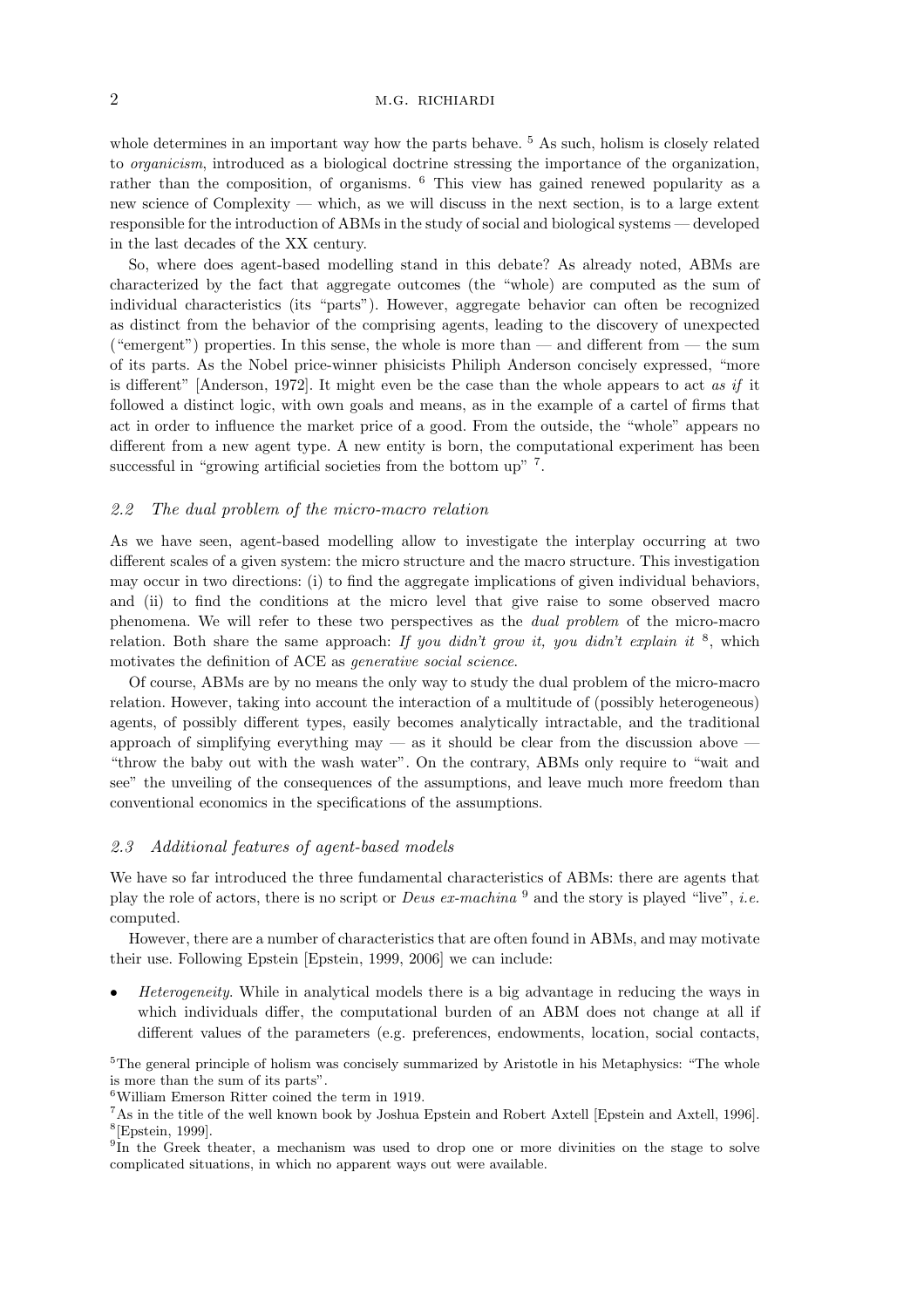abilities *etc.*) are specified for different individuals. Normally, this is done by choosing a distribution for each relevant parameter, and this simply implies that a few parameters (those governing the distribution) are added to the model.

- *Explicit space*. This can be seen as specification of the previous point: individuals often differ in the physical place where they are located, and /or in the neighbors with whom they can or have to interact (which define the network structure of the model).
- *Local interaction*. Again, this can be seen as a specification of the network structure connecting the agents. Analytical models often assume either global interaction (as in Walrasian markets), or very simple local interaction. ABMs allow for much richer specifications.
- *Bounded rationality*. Interestingly, while in analytical models it is generally easier to implement some form of optimal behavior rather than solving models where individuals follow "reasonable" rules of thumb, or learn either by looking at what happened to others or what happened to themselves in the past, for ABMs the opposite is true [Edmonds, 1999, Manson, 2006, Pyka and Fagiolo, 2007]. However, it can be argued that *real* individuals also face the same difficulties in determining and following the optimal behavior, and are characterized by some sort of bounded rationality [Conlisk, 1996, Gigerenzer and Selten, 2001]. To quote Epstein,

There are two components of this: bounded information and bounded computing power. Agents have neither global information nor infinite computational capacity. Although they are typically purposive, they are not global optimizers; they use simple rules based on local information. <sup>10</sup>

• *Non-equilibrium dynamics*. ABMs are recursive models, in which the state of the system at time  $t + 1$  is computed starting from the state at time t. Hence, they allow the investigation of what happens all along the route, not only at the start and at the end of the journey.

The latter point is, we believe, the most important. W. Brian Arthur offered a beautiful and concise statement of its relevance for economic theory:

Standard neoclassical economics asks what agents' actions, strategies, or expectations are in equilibrium with (consistent with) the outcome or pattern these behaviors aggregatively create. Agent-based computational economics enables us to ask a wider question: how agents' actions, strategies or expectations might react to  $-$  might endogenously change with — the pattern they create. In other words, it enables us to examine how the economy behaves out of equilibrium, when it is not at a steady state.

This out-of-equilibrium approach is not a minor adjunct to standard economic theory; it is economics done in a more general way. [...] The static equilibrium approach suffers two characteristic indeterminacies: it cannot easily resolve among multiple equilibria; nor can it easily model individuals' choices of expectations. Both problems are ones of formation (of an equilibrium and of an "ecology" of expectations, respectively), and when analyzed in formation  $-$  that is, out of equilibrium  $-$  these anomalies disappear.<sup>11</sup>

# 3 The development of ACE

#### *3.1 The Santa Fe perspective: The economy as an evolving complex system*

The development of agent-based computational economics is closely linked with the work conducted at the Santa Fe Institute, a private, not-for-profit, independent research and education center founded in 1984 in Santa Fe, New Mexico. The purpose of the Institute has been, since its

 $10$ [Epstein, 2006].

 $11$ <sup>[Arthur, 2006].</sup>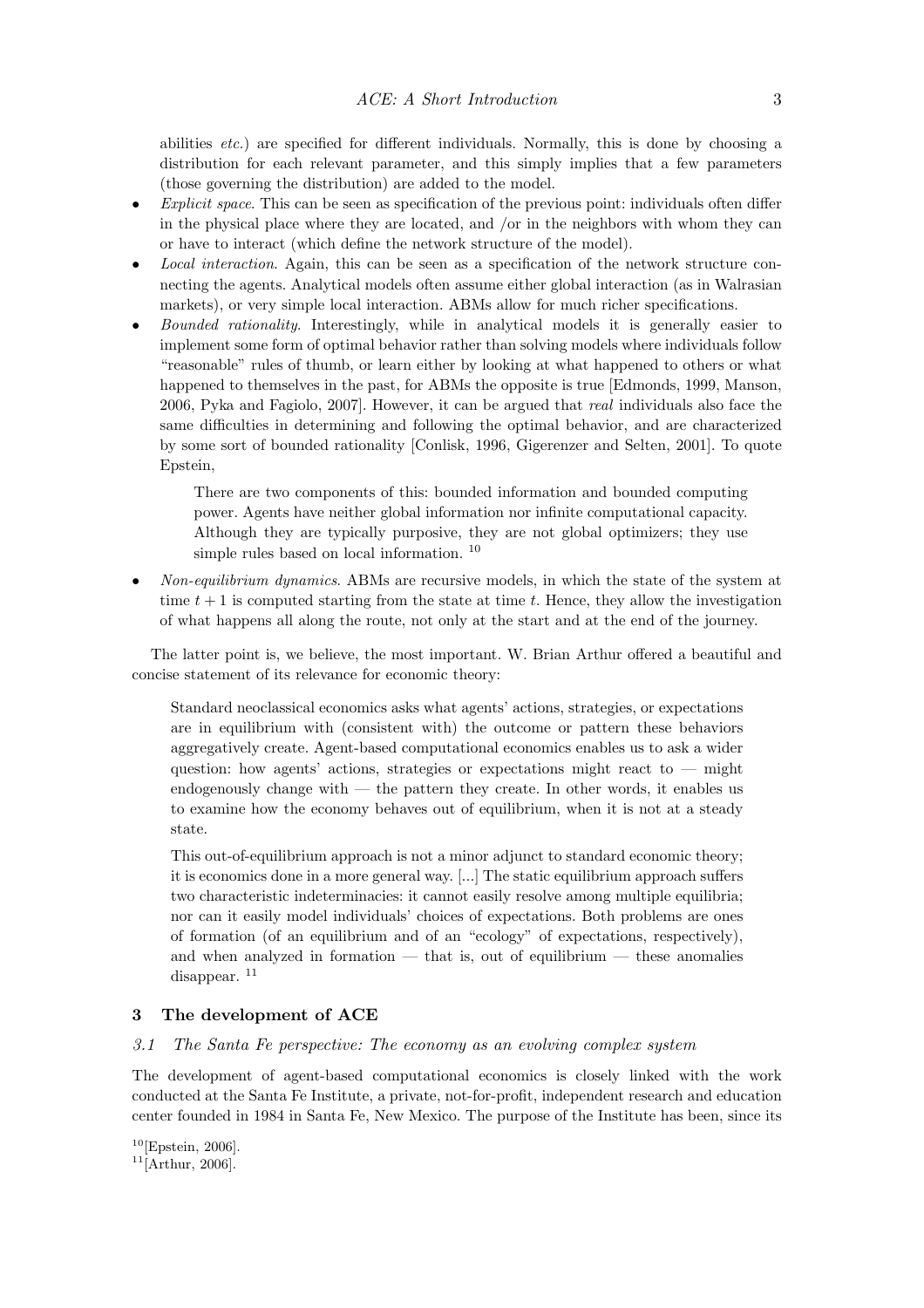## 4 m.g. richiardi M.g. richiardi

foundation, to "foster multi-disciplinary collaboration in pursuit of understanding the common themes that arise in natural, artificial, and social systems". This unified view is the dominant theme of what has been called the new *science of complexity*. 12

For what concerns economics, the main outcomes of the research project conducted at the Santa Fe Institute were three books, all bearing the title *The economy as an evolving complex system*. <sup>13</sup> From the preface of the 1997 volume, edited by W. Brian Arthur, Steven Durlauf and David Lane,

In September 1987 twenty people came together at the Santa Fe Institute to talk about "the economy as a evolving, complex system". Ten were theoretical economists, invited by Kenneth J. Arrow, and ten were physicists, biologists and computer scientists, invited by Philip W. Anderson. The meeting was motivated by the hope that new ideas bubbling in the natural sciences, loosely tied together under the rubric of "the sciences of complexity", might stimulate new ways of thinking about economic problems.

[...] But just what is the complexity perspective in economics? That is not an easy question to answer. [...] Looking back over the developments in the past decade, and of the papers produced by the program, we believe that a coherent perspective sometimes called the "Santa Fe approach" — has emerged within economics.  $^{14}$ 

Arthur goes on in describing the main characteristics of the Santa Fe approach. <sup>15</sup> These were identified in models having *cognitive foundations*, *structural foundations*, *no global controller*, and exhibiting *continual adaptation*, *perpetual novelty* and *out-of-equilibrium dynamics* [Arthur, 1990].

Ten years and two volumes later, Blume and Durlauf summarize this intellectual Odyssey as follows:

On some levels, there has been great success. Much of the original motivation [...] revolved around the belief that economic research could benefit from an injection of new mathematical models and new substantive perspectives on human behavior. [...] At the same time [...] some of the early aspirations were not met. The models presented here do not represent any sort of rejection of neoclassical economics. One reason for this is related to the misunderstanding of many non-economists about the nature of economic theory; simply put, the theory was able to absorb SFI-type advances without changing its fundamental nature. Put differently, economic theory has an immense number of strengths that have been complemented and thereby enriched by the SFI approach. Hence, relative to the halcyon period of the 1980s, this SFI volume is more modest in its claims, but we think much stronger in its achievements. <sup>16</sup>

 $13$ [Anderson et al., 1988, Arthur et al., 1997, Blume and Durlauf, 2006].

 $16$ [Blume and Durlauf, 2006].

 $12$ See also, among many others, [Edmonds, 1999, Phelan, 2001, Chu et al., 2003] and especially the popular books by James Gleick [Gleick, 1987] and Mitchell Waldrop [Waldrop, 1992]. A rather critical view of the research on complex systems undertaken at the Santa Fe Institute through the mid-1990s can be found in the writings of the science journalist John Horgan [Horgan, 1995, 1997]. A very good account of the relationships between complexity theory, cybernetics, catastrophe theory and chaos theory (the four "C") and their implications for economic theory, can be found in [Rosser, 1999].

 $^{14}$  [Arthur et al., 1997].

<sup>&</sup>lt;sup>15</sup>Although this perspective is associated with the Santa Fe Institute, it was initiated in Europe by chemists and physicists concerned with emergent structures and disequilibrium dynamics (more precisely, in Brussel by the group of the Nobel prize winner physical chemist Ilya Progogine and in Stuttgart by the group of the theoretical physicist Hermann Haken) — see [Prigogine and Stengers, 1984, Nicolis and Prigogine, 1989, Haken, 1983].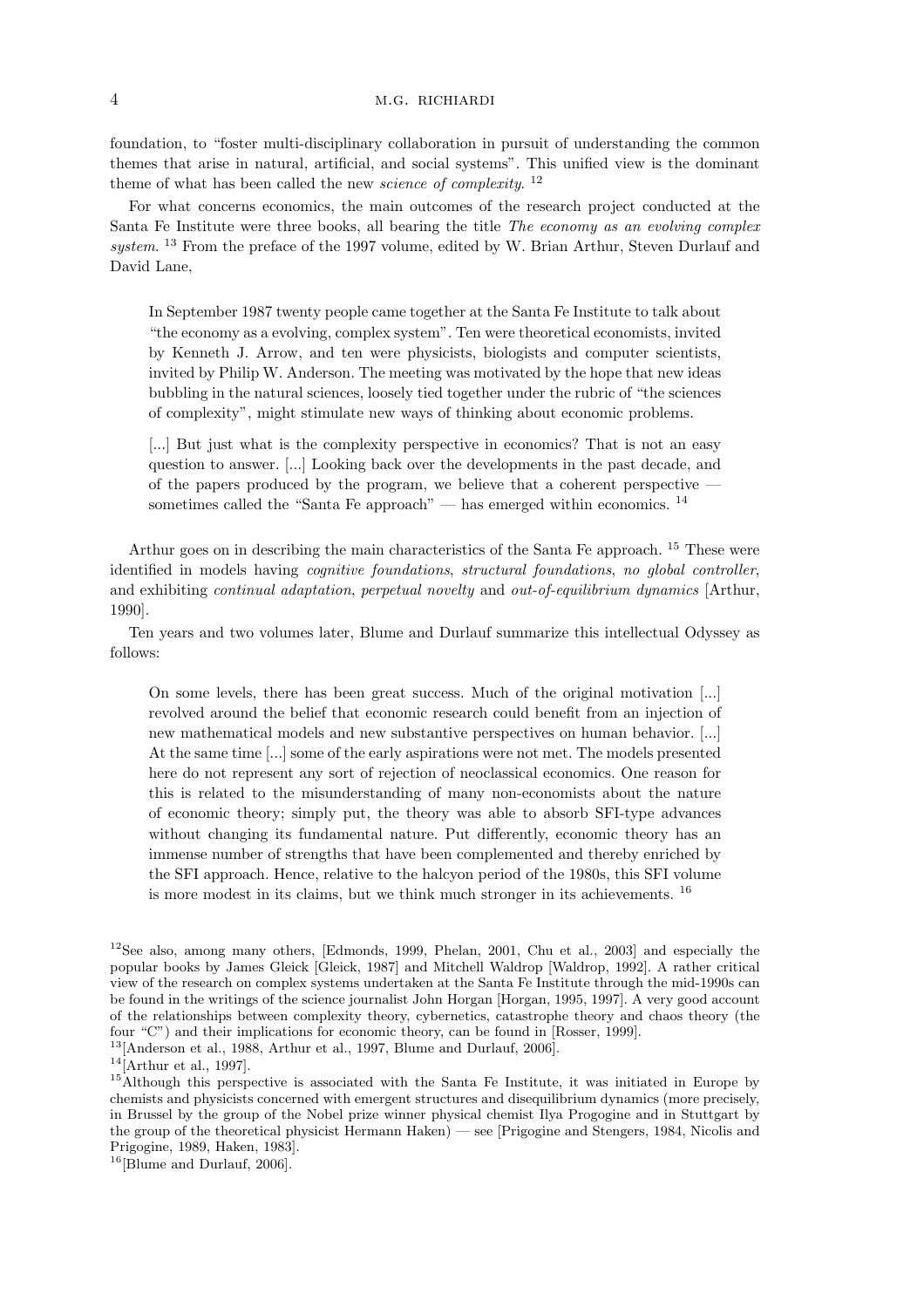#### PREVIEW OF WORKSHOP ON COMPLEX ADAPTIVE SYSTEMS

#### Jack Cowan and Marcus Feldman

Twenty-five scientists, from fields as diverse as population biology, theoretical physics, psychology, computer science, mathematics, and political science, will discuss interdisciplinary aspects<br>of complex adaptive systems in a two-week Santa Fe Institute workshop organized by Santa Fe Institute Trustees Jack Cowan (Chicago) and Marcus Feldman (Stanford). The workshop will be at the School for American Research from July 28 to August 9. It has been made<br>possible by a substantial grant from the Alfred P. Sloan Founda-It has been made tion.

Complex adaptive systems are systems comprising large numbers of elements the properties of which are modifiable as a recoupled sult of environmental interactions. To put it another way, complex adaptive systems process information, and can modify internal organization in response to such information. In their In general, complex adaptive systems are highly nonlinear and are organized on many spatial and temporal scales. Their investigation is important for an understanding of many physical, biological, and social phenomena and for the design and construction of new instruments, especially computers and robots. The theory of evolu-<br>tion provides a good example of how these problems originate in natural science. The theory is concerned with adaptive changes over time in the distribution of phenotypes within one or more populations.

Figure 1 Excerpt from the Bulletin of the Santa Fe Institute, Vol. 1, No. 1, June 1986

#### *3.2 The birth of agent-based computer platforms*

Crucial for the development of agent-based modeling has been — quite naturally — the increasing availability of computing power <sup>17</sup>, which allowed to run even complicated simulations on small PCs. <sup>18</sup>

Together with continuous hardware improvements came software development. Aside traditional programming (e.g. in Fortran, C++, *etc.*) three different approaches emerged. The first relies on general-purpose mathematical software, like Mathematica, Mathlab or Matcad. The second, exemplified by the Starlogo/Netlogo experience  $^{19}$ , is based on the idea of an agent-based specific language. The third represents a protocol in the design process, implemented as agentbased specific libraries in standard programming languages (like Java). <sup>20</sup> The ancestor of these

 $17$ This is summarized by the empirical law of a twofold increase in performance every 2 years.

<sup>18</sup>It is worth remembering that some of the brightest minds of their time — gathered together around physicists Robert Oppenheimer under the Manhattan project, the World War II U.S. Army project at Los Alamos aimed at developing the atomic bomb — were reported to spend half of their time and effort in order to find smarter algorithms and save precious computing time on the huge but slow machines available [Gleick, 1992].

<sup>19</sup>[Resnick, 1994].

<sup>20</sup>This allows the possibility to integrate tools developed as separate libraries by third parties (e.g. for graphical visualization, statistical analysis, database management, etc.).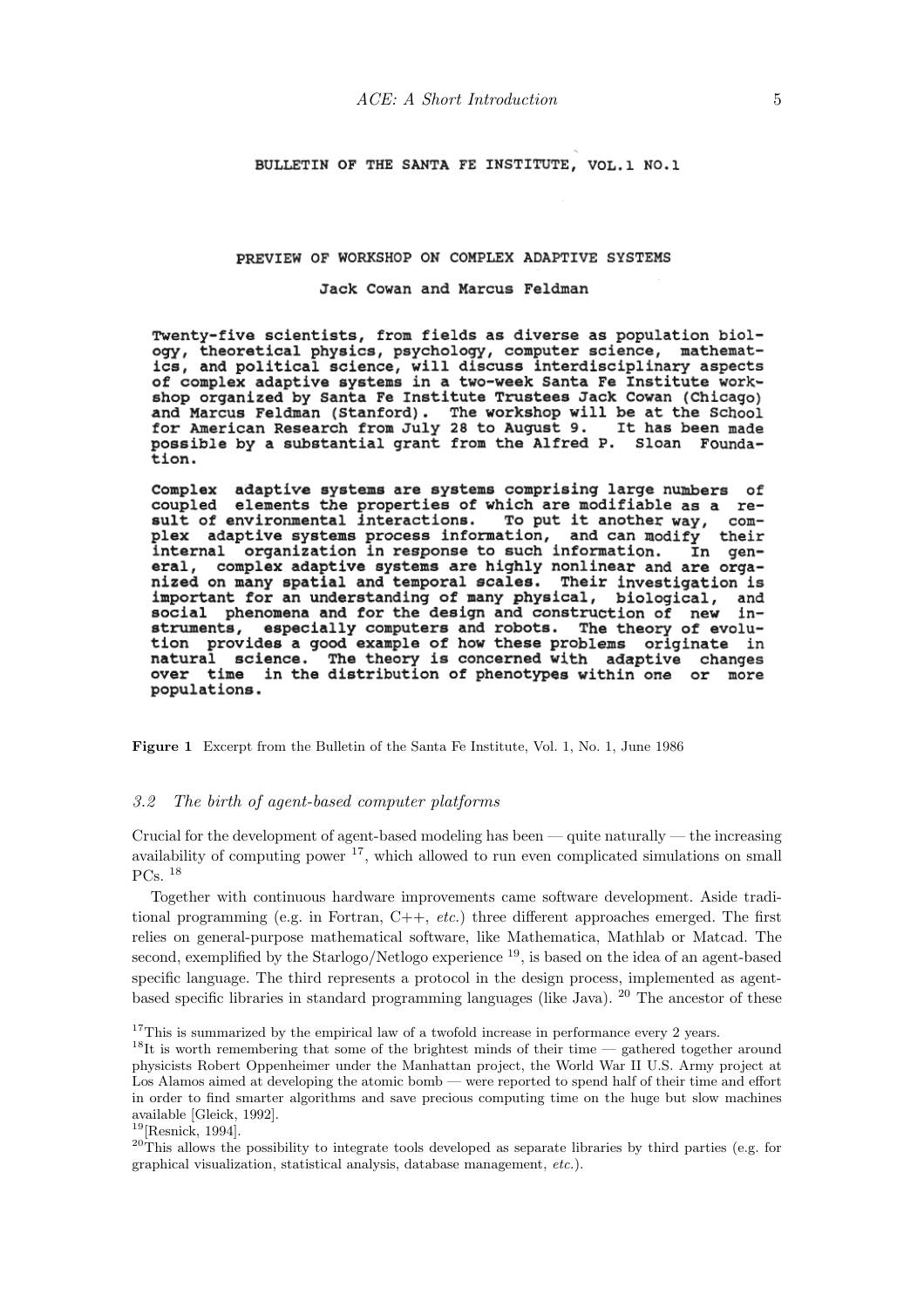agent-based tools, which was initially developed at the Santa Fe Institute itself, is Swarm. <sup>21</sup> The principles of the Swarm approach are:

- the use of *object-oriented programming* language, with different objects (and object types) being a natural counterpart for different agents (and agent types);
- a *separate implementation* of the model and the tools used for monitoring and conducting experiments on the model (the so called "Observer");
- an architecture that allows nesting models one into another, in order to build a *hierarchy* of "swarms" — a swarm being a group of objects and a schedule of actions that the objects execute. One swarm can thus contain lower-level swarms whose schedules are integrated into the higher-level schedule.

While in the "revolutionary" days of the Santa Fe Institute the third approach appeared to be the most promising, a more anarhic attitude [Feyerabend, 1975] has now emerged among practitioners.

Finally, despite the fact that ABMs are most often computer models, and that the methodology could not develop in the absence of cheap and easy-to-handle personal computers, it is beneficial to remember that one of the most well-known agent-based models, the pioneering work on spatial segregation by the Nobel laureate Thomas Schelling, did not make use of computers at all.  $^{22}$ As Schelling recalls, he had the original idea while seating on the plane, and investigated it with paper and pencil. When he arrived home, he explained his son the rules of the game and got him to move zincs and coppers from the child's own collection on a checkerboard, looking for the results. "The dynamics were sufficiently intriguing to keep my twelve-year-old engage". [Schelling, 2006]

# 4 Why agents

Although agent-based computational economics developed together with the Santa Fe approach, its applicability is by no way limited to the analysis of complex systems. Abstracting from the characteristics of the system being modeled, ACE proves valuable in two cases:

- to get a quick intuition of the dynamics that the system is able to produce, and
- to thoroughly investigate models that are not susceptible of a more traditional analysis, or are susceptible of a more traditional analysis only at too a high cost.

Often, an ABM can be quickly implemented, and can be used not differently from scrap paper. It allows to experiment with hypothesis and assumptions, and gives a hint to which results can be proved. It often suggests the refinements that might eventually lead to a fully algebraic solution of the model.

However, it might turn out that an analytical solution is not even necessary, or not feasible. Building on Robert Axtell <sup>23</sup>, it is possible to identify three distinct uses of agent-based models in the social sciences, a part from the "scrap paper" one described above. These uses can be ranked according to their auxiliary nature, with respect to analytical modeling. <sup>24</sup>

The first use is *numerical computation of analytical models*. Note with Axtell that

"[t]here are a variety of ways in which formal models resist full analysis. Indeed, it is seemingly only in *very* restrictive circumstances that one ever has a model that is completely soluble, in the sense that everything of importance about it can be obtained solely from analytical manipulations".

 $21$ [Askenazi et al., 1996].

 $22$ <sup>[</sup>Schelling, 1971].

 $23$ <sup>[</sup>Axtell, 2000].

 $^{24}$ The categories identified below correspond only partially to Axtell's.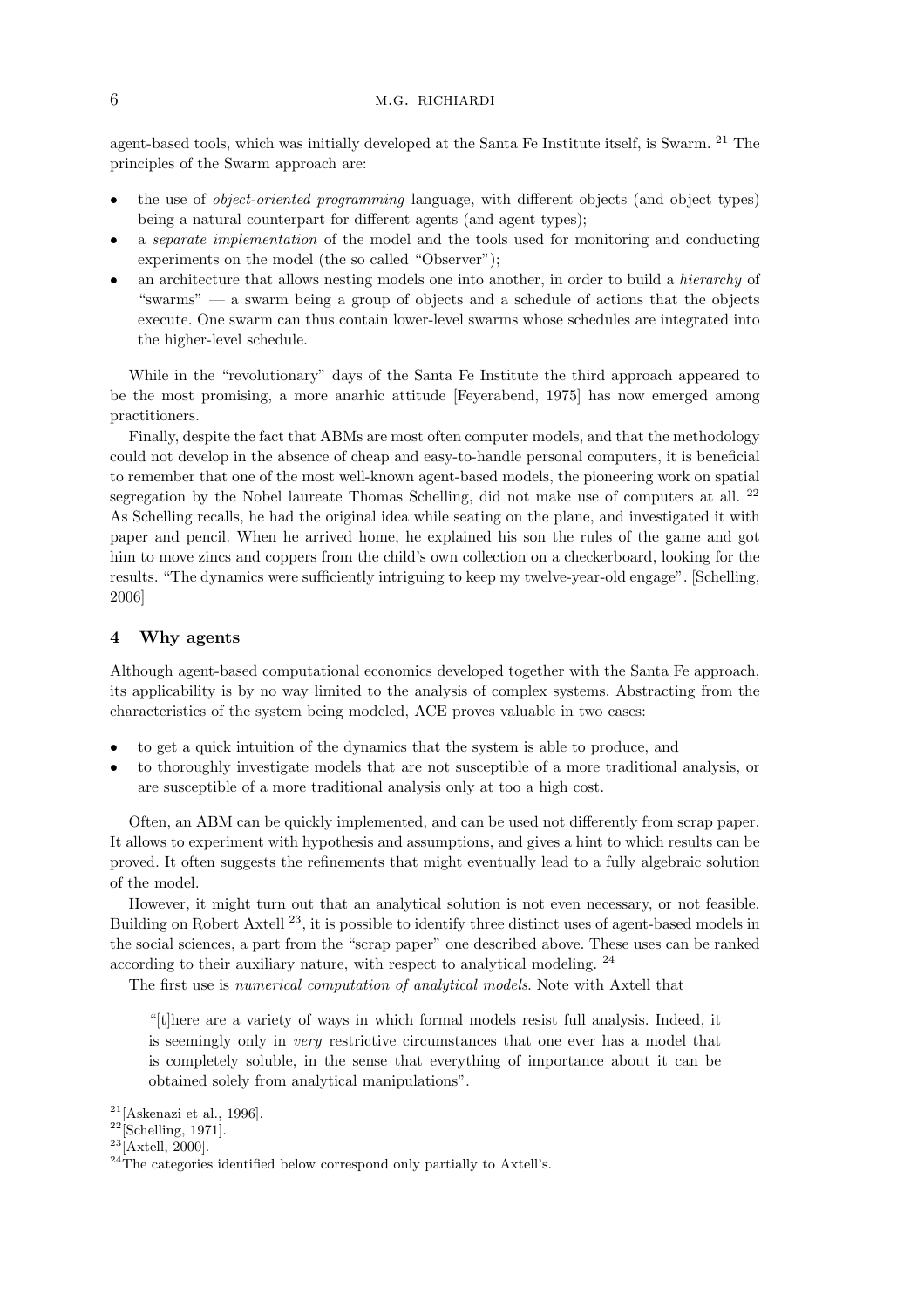Situations in which resort to numerical computation may prove useful include (a) when a model is not analytically soluble for some relevant variable, (b) when a model is stochastic, and the empirical distribution of some relevant variable needs to be compared with the theoretical one, of which often few moments are known, (c) when a model is solved for the equilibrium, but the out-of-equilibrium dynamics are not known. In particular, with reference to the last point, it may happen that multiple equilibria exist, that the equilibrium or (at least some of) the equilibria are unstable, that they are realized only in the very long run. Conversely, it may happen that equilibria exist but are not computable.  $^{25}$  Finally, it may be the case that the equilibrium is less important than the out-of-equilibrium fluctuations or extreme events. Clearly, agent-based simulations are not the only way to perform numerical computations of a given analytical model. However, they may prove effective and simple to implement, especially for models with microfoundations.

The second use is *testing the robustness of analytical models* with respect to departures from some of the assumptions. Assumptions may relate to the behavior of the agents, or to the structure of the model. Note that, in general, as the assumptions are relaxed or altered an analytical solution becomes very improbable (otherwise, the possibility of changing them could have been easily incorporated in the original work, leading to a more general model). One important feature of ACE is that in considering departures from the assumptions of the reference model, a number of different alternatives can be investigated, thus offering intuition toward a further generalization of the model itself.

The first two uses of ACE models are *complementary* to mathematical analysis. The third use is a *substitute*, going beyond the existence of an analytical reference model. It provides *standalone simulation models* for (a) problems that are analytically intractable, or (b) problems for which an analytical solution bears no advantage. The latter may happen when negative results are involved, for instance. A simulation may be enough to show that some institution or norm is wrong, or does not work in the intended way. Analytical intractability may arise when more complicated assumptions are needed, or when the researcher wants to investigate the overall effect of a number of mechanisms (each possibly already analytically understood in simpler models), at work at the same time.

#### 5 The methodological status of ACE

A rather common misunderstanding about simulations is that they are not as sound as mathematical models. In particular, they do not offer a compact set of equations — together with their inevitable algebraic solution — which can easily be interpreted and generalized.

In a frequently cited article  $26$ , Thomas Ostrom argued that computer simulation is a third symbol system in its own right, aside verbal description and mathematics. This implies that "[s]imulation is neither good nor bad mathematics, but no mathematics at all". <sup>27</sup> Computer simulations are, according to this view, characterized by an intermediate level of abstraction: they are more abstract than verbal descriptions but less abstract than "pure" mathematics.

Ostrom also argued that "[a]ny theory that can be expressed in either of the first two symbol systems can also be expressed in the third symbol system". <sup>28</sup> This implies that "there might be verbal theories which cannot be adequately expressed in the second symbol system of mathematics, but can be in the third". <sup>29</sup>

This view has become increasingly popular among social simulators themselves, apparently because it offers a shield to the perplexity of the mathematicians, while hinting at a sort of superiority of computer simulations. Our opinion is that both statements are simply and plainly

 $^{25}\mbox{Axtell}$  provides references and examples for each case.

 $26$ Ostrom [1988].

<sup>&</sup>lt;sup>27</sup>Gilbert and Troitzsch [1999].

 $^{28}Ibidem$ , p. 384.

<sup>29</sup>Gilbert and Troitzsch [1999].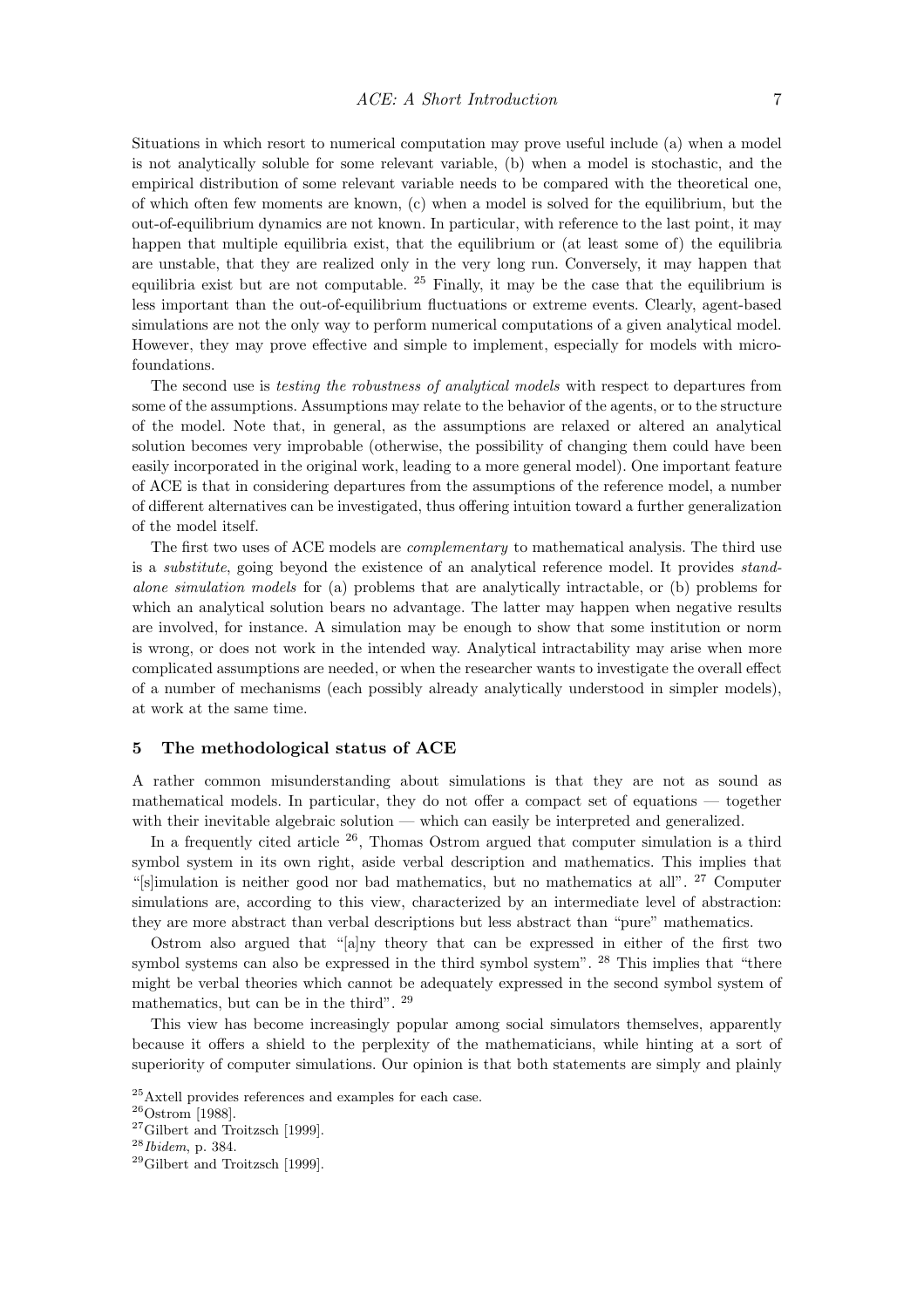# 8 m.g. richiardi M.G. RICHIARDI

wrong. Simulation *is* mathematics, as we argue in this paragraph. Moreover, the conjecture that any theory can be expressed via simulation is easily contradicted: think for instance at philosophical theories.

Actually, simulations *do* consist of a well-defined (although not concise) set of functions. <sup>30</sup> These functions, which may be either deterministic or stochastic  $31$ , describe a fully recursive system and unambiguously define the macro dynamics of the system. Moreover, the eventual unique equilibrium of the macro dynamics is, in turn, a known function of the structural parameters and initial conditions of the simulation. We will show here that the only difference from a model consisting of an algebraically solved set of equations is in the degree of knowledge that we have about these functions. Let us start from the following general characterization of dynamic micro models. Assume that at each time t an individual  $i, i \in 1 \ldots n$ , is well described by a state variable  $x_{i,t} \in \mathbb{R}^k$ . Let the evolution of her state variable be specified by the difference equation:

$$
x_{i,t+1} = f_i(x_{i,t}, x_{-i,t}; \alpha_i). \tag{1}
$$

where we assume that the behavioral rules  $32$  may be individual-specific both in the functional form of the phase line  $f_i(.)$  and in the parameters  $\alpha_i$ , and may also be based on the state  $x_{-i}$ of all individuals other than i. Once we have specified the behavior of each individual, we will typically be interested in some macro feature of our economy, that we may represent as a statistic Y defined over the entire population:

$$
Y_t = s(x_{1,t}, \dots, x_{n,t}).\tag{2}
$$

The crucial question now is whether it is possible to solve equation  $(2)$  for each t, regardless of the specification adopted for  $f_i(.)$ , and the answer is that a solution can always be found by iteratively solving each term  $x_{i,t}$  in (2) using (1):

$$
Y_0 = s(x_{1,0},...,x_{n,0})
$$
  
\n
$$
Y_1 = s(x_{1,1},...,x_{n,1})
$$
  
\n
$$
= s(f_1(x_{1,0},x_{-1,0};\alpha_1),...,f_n(x_{n,0},x_{-n,0};\alpha_n))
$$
  
\n
$$
\vdots
$$
  
\n
$$
Y_t = g_t(x_{1,0},...,x_{n,0};\alpha_1,...,\alpha_n)
$$
  
\n(3)  
\n(3)  
\n(3)

The law of motion  $(3)$  uniquely relates the value of Y at any time t to the initial conditions of the system and to the values of the parameters  $\alpha_i$ . Sometimes <sup>33</sup>,  $g_t$  may converge to a function not dependent on  $t^{34}$ , so that we also have an expression for the equilibrium value of Y, again as a function of the initial conditions and parameters:

$$
Y^e = \lim_{t \to \infty} Y_t \equiv g(x_{1,0}, \dots, x_{n,0}; \alpha_1, \dots, \alpha_n),
$$
\n(4)

Notice that this formalization describes both "traditional" dynamic micro models and agentbased simulations. Indeed, given this common framework, it is easy to discuss the alleged differences in terms of "mathematical soundness". To explore this point, let us consider how the

<sup>&</sup>lt;sup>30</sup>This section is based on [Leombruni and Richiardi, 2005]. For an advanced mathematical treatment, see [Epstein, 2006].

 $31$ In what follows we will refer to the deterministic case. Generalization to the stochastic case requires some changes (mainly regarding the notation), but the idea remains the same.

 $32$  Here and in the following we use "behavioral rules" and similar terms in a loose sense that encompasses the actual intentional behaviors of individuals as well as other factors such as technology etc.

<sup>&</sup>lt;sup>33</sup>When the dynamic system has one (or more), stable equilibrium and the initial conditions lie in its (their) basin of attraction.

 $34$ Or even not dependent on the initial conditions.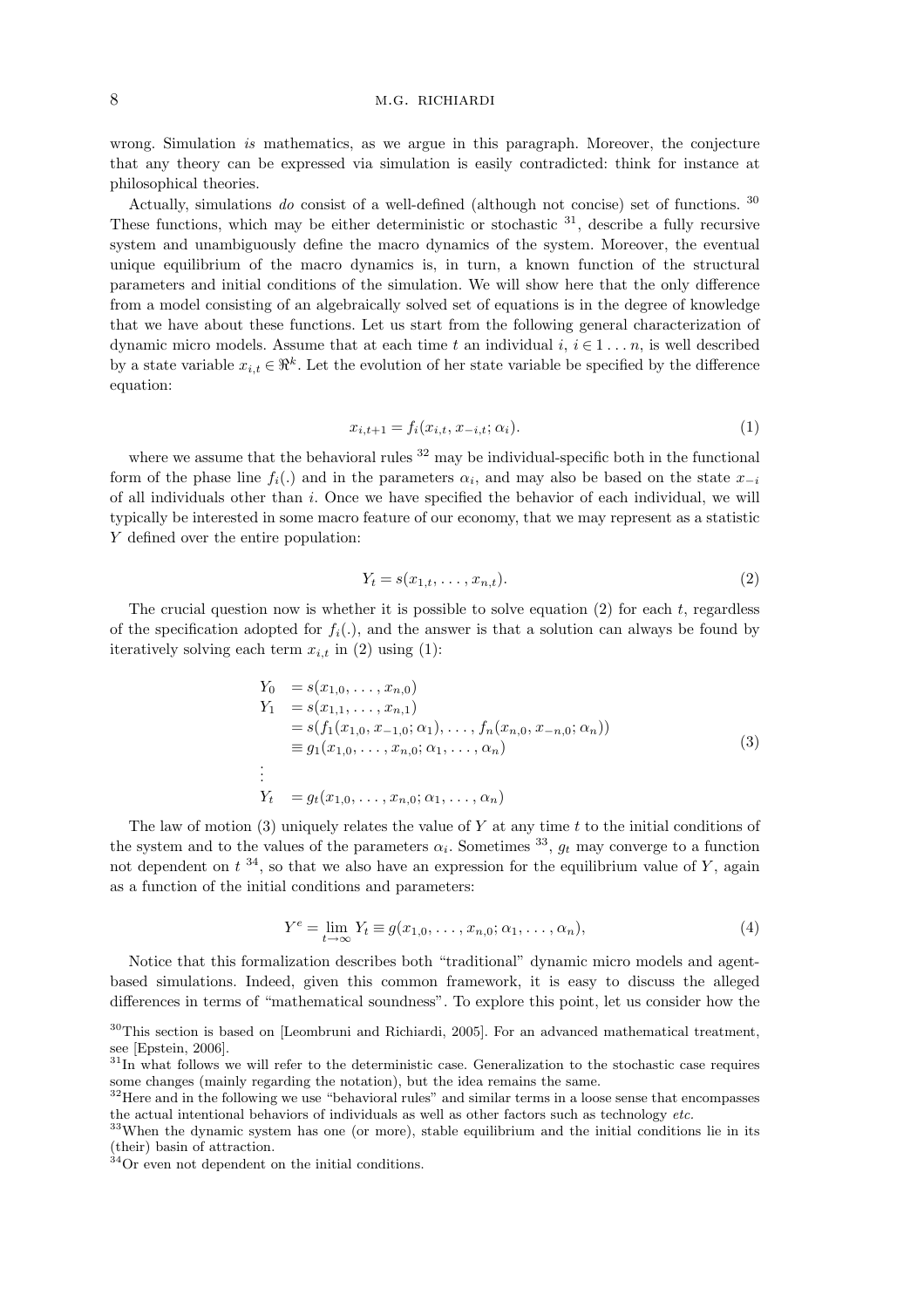framework is implemented in the two approaches. As an example of the "traditional approach" think of a model based on a representative agent. The behavioral rule (1) will be very simple in structure, since all subscripts  $i$  can be dropped, along with any reference to other individuals' behavior. In turn, any "macro" statistic considered will collapse on a transformation of the state variable of just one individual, and the resulting law of motion (3) will also be very simple. We thus end up with a simple formulation for all equations  $(1)-(3)$ , and usually also for equation (4). By "simple formulations" we mean that they can be manipulated algebraically, and general propositions about the model can be stated by computing derivatives, comparing different equilibrium solutions, and so on.  $^{\rm 35}$ 

Let us turn to the agent-based simulation approach. The critical factor rests in the formula for the macro dynamics (3), the law of motion of Y. As t and n increase, the expression for  $g_t(.)$ can easily grow enormous, hindering any attempt at symbolic manipulation, *i.e.* any attempt to solve it algebraically. <sup>36</sup> Nevertheless, the functions (3) are completely specified. It is thus possible to explore their local behavior, by computing the value of Y corresponding to different values of the parameters and the initial conditions. A way to extrapolate this point evidence, and thus to recover a local approximation of the shape of  $g_t(.)$ , is to specify a functional form  $\hat{g}_t(x_{1,0},\ldots,x_{n,0},\alpha_1,\ldots,\alpha_n,\beta)$  to be fitted on the artificial data generated by the simulation runs, where  $\beta$  are the coefficients of  $\hat{g}_t(.)$ . For instance, if  $\hat{g}_t(.)$  is assumed to be linear, there will be two coefficients  $\beta_0$  and  $\beta_1$  (the intercept and the slope) to be estimated in the artificial data. The use of econometric techniques to approximate  $q_t(.)$ , starting from a number of — somehow designed — artificial experiments is indeed common practice in the computer science literature. The resulting regression model is also known as *metamodel, response surface, compact model, emulator, etc.* [Kleijnen, 1998].

A particular case of this procedure is to keep fixed all parameters  $x_{1,0}, \ldots, x_{n,0}, \alpha_1, \ldots, \alpha_n, \beta$ but one at a time, and simply plot Y against this variable, a sort of fully non-parametric estimation of the (partial derivative of)  $g_t(.)$ . This is called *sensitivity analysis*. While sensitivity analysis provides a *local exploration* of the dynamics of the system around an (arbitrarily chosen) central configuration, the general procedure described above can in principle be used for a *global exploration* [Leombruni et al., 2005].

#### *5.1 Interpretation of the results*

A cause of concern with this procedure stems from the possibility that the artificial data may not be representative of all outcomes the model can produce. In other words, it is possible that as soon as we move to different values of the parameters, the behavior of  $g_t(.)$  will change dramatically. The metamodel  $\hat{g}_t(.)$  will then become a poor description of the simulated world. At a theoretical level, this issue can be answered with two observations. First, if it applies to what we know about the artificial world defined by the simulation model, it also applies to what we know about the real world. As the real data generating process is itself unknown, stylized facts could in principle go wrong at some point in time. Second, we should not worry too much about the behavior of a model for particular "evil" combinations of the parameters, as long as these combinations remain extremely rare.  $37$  If the design of the experiments is sufficiently accurate (often particular combinations of the relevant parameter can be guessed, and oversampled in the

 $35$ Note that the problem of deriving the equilibrium relation (4) from the law of motion (3) is often skipped altogether. Equilibrium conditions are externally imposed, and the dynamics towards the equilibrium is simply ignored: the system "jumps" to the equilibrium.

 $36$ This difficulty is the same experienced in game theory models, where games typically become intractable if they involve more than a handful of players.

<sup>&</sup>lt;sup>37</sup>The relevant exception is when rare events are themselves the focus of the investigation, for instance as in risk management. Here, simulations may prove extremely useful, by dispensing from making assumptions - such as the gaussian distribution of some relevant parameters - which may be necessary in order to derive algebraic results but have unpleasant properties - like excessively thin tails. In a simulation, the reproduction of such rare events is limited only by the computational burden imposed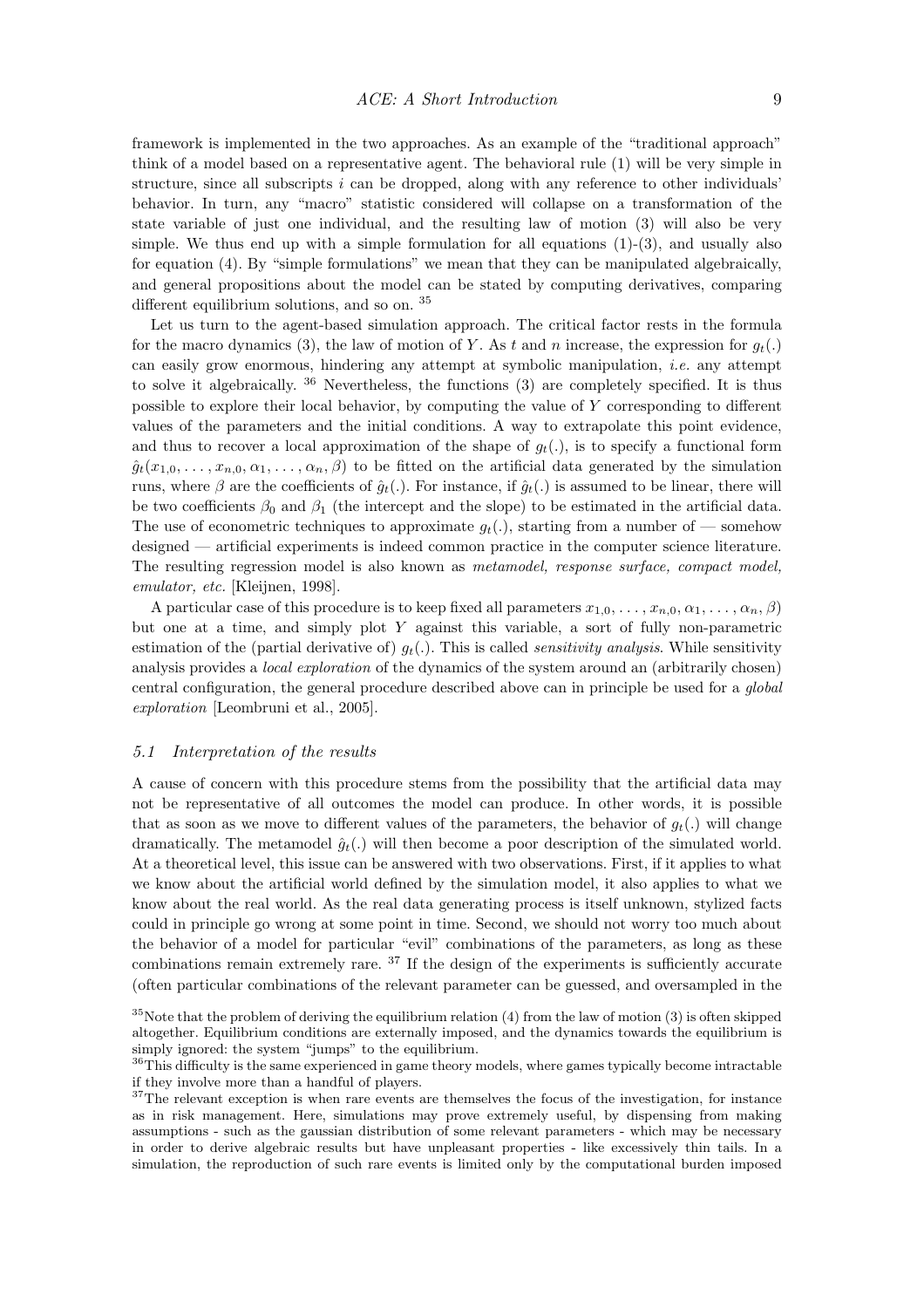artificial experiments), the problem of how "local" the estimated local data generating process is becomes marginal.

#### *5.2 Estimation*

So far we have shown that (i) ABMs are mathematical models, and (ii) they can be used to get general results. We will now briefly show that they can also be "taken to the data", *i.e.* estimated. Estimation means using real data to assign specific values to the structural parameters of the model.

As we have seen, analytical models generally allow to solve for the function  $q_t(.)$ : the parameteres can then be estimated in the real data, by means of standard econometric techniques. In a simulation model this can't be done. However, simulations produce streams of artificial data: to estimate the structural parameters of a simulation, all that is needed is to compare these artificial data with the real data. The structural parameters can be changed until the artificial data become as similar as possible to the real data. This strategy is called *indirect inference* [Gourieroux and Monfort, 1997, Smith, 2008]. Indirect inference is also applied to analytical models e.g. when it is not possible to write down the likelihood function, or when the function  $g_t(.)$  cannot be derived. There are many ways to compare real and artificial data. For instance, simple statistics can be computed both in real and in artificial data, and then aggregated in a unique measure of distance. Clearly, these statistics have to be computed just once in the real data (which does not change), and once every iteration until convergence in the artificial data, which depends on the value of the structural parameters. The change in the value of the parameters of each iteration is determined according to some optimization algorithm, with the aim to minimize the distance. In the *method of simulated moments* different order of moments are used, and then weighted to take into account their uncertainty (while the uncertainty regarding the simulated moments can be reduced by increasing the number of simulation runs, the uncertainty in the estimation of the real, population moment on the basis of real sample data cannot be avoided). The intuition behind this is to allow parameters estimated with a higher degree of uncertainty to count less, in the final measure of distance between the real and artificial data [Winker et al., 2007]. Having different weights (or no weights at all) impinges on the efficiency of the estimates, not on their consistency. If the number of moments is equal to the number of structural parameters to be estimated, the model is just-identified and the minimized distance, for the estimated values of the parameters, is 0. If the number of moments is higher than the number of parameters the model is over-identified and the minimized distance is greater than 0. If it is lower it is under-identified. Another strategy is to estimate an *auxiliary model* both in the real and in the artificial data, and then compare the two sets of estimates obtained. The regression coefficients have the same role as the moments in the method of simulated moments: they are just a way of summarizing the data. Hence, if the number of coefficients in the auxiliary model is the same as the number of structural parameters to be estimated the model is just-identified and the minimized distance is 0. The specification of the auxiliary model is not too important. Of course, one logic choice for the auxiliary model would be the metamodel  $\hat{q}_t(.)$ . However, simpler models would also work: it can be proved that misspecification (e.g. omission of a relevant variable in the relationship to be estimated) only affects efficiency, while the estimates of the structural parameters remain consistent [Gourieroux and Monfort, 1997].

### 6 Conclusions

In a brilliant book [Miller and Page, 2006], John Miller and Scott Page maintain that the interest of many social phenomena lies "in between" the extremes: in between varius scientific fields, in between the few (often just one or two) and the infinitely many agents of neoclassical models, in

on the computer. However, techniques can be used in order to artificially increase the likelihood of their occurrence.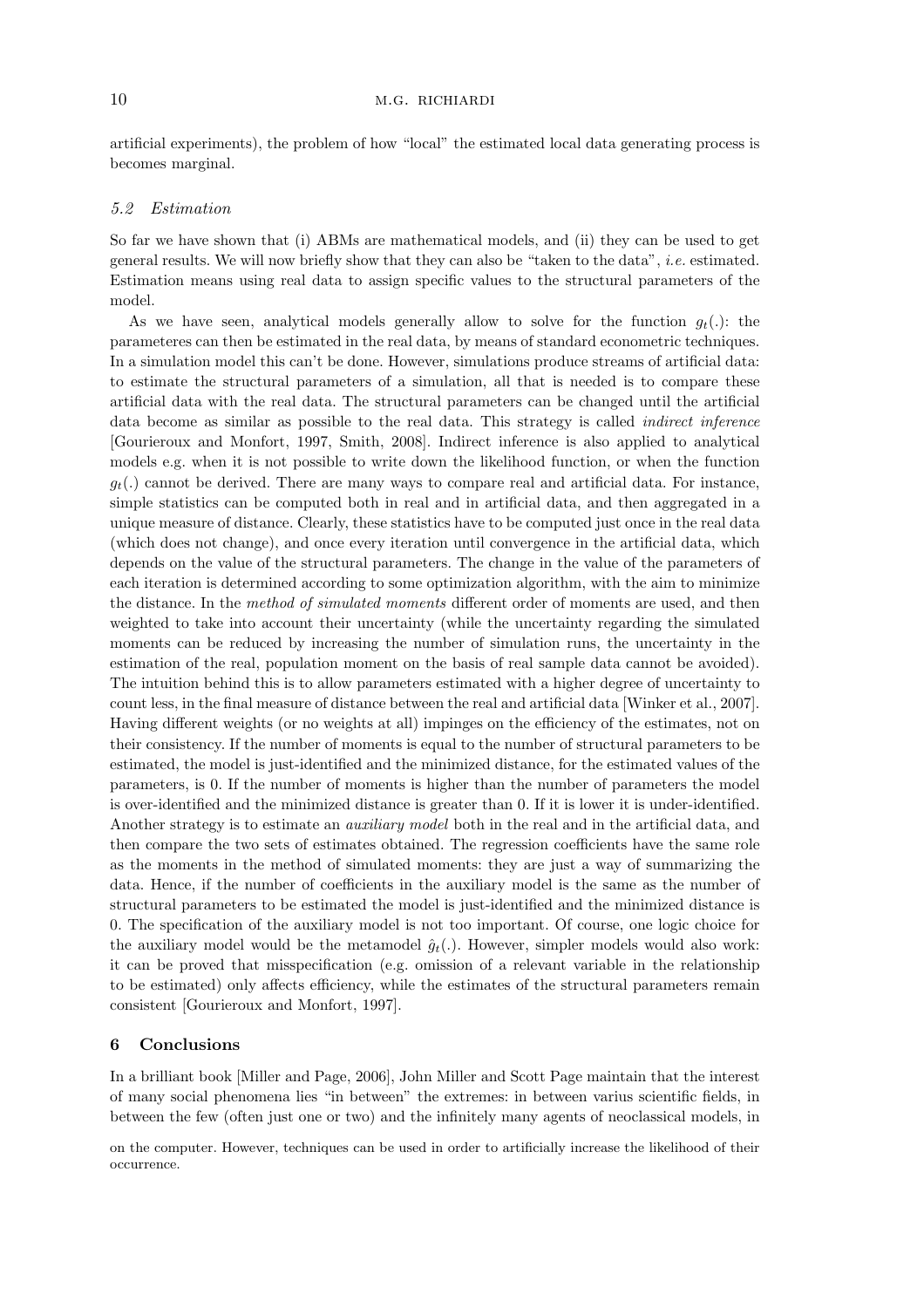between the continuous and the discrete, in between the micro and the macro. They argue that the science of complex systems, and in particular the use of computational models, is the most appropriate approach to the investigation of these phenomena.

In this short introduction, we have discussed why this might be the case. We have described the main features of ACE, and showed how it can be a valid methodology for the investigation of social phenomena. The use of ABMs can complement the traditional tools, or can provide a valid alternative. Although the agent-based methodology is used in disciplines as different as biology, medicine, natural resources management and sociology, its potential for economics is still deeply undervalued [Leombruni and Richiardi, 2005]. We therefore conclude with J. Doyne Farmer and Duncan Foley [Farmer and Foley, 2009] that "[t]he economy needs agent-based modelling". We hope that the initially skeptical or simply unaware reader would, at this point, agree.

#### References

Philip W. Anderson. More is different. *Science*, 177(4047), 4 Aug. 1972 1972.

- P.W. Anderson, K.J. Arrow, and D. Pines, editors. *The Economy as an Evolving Complex System*. SFI Studies in the Sciences of Complexity. Addison-Wesley Longman, Redwood City, CA, 1988.
- W.B. Arthur. Emergent structures. A Newsletter of the Economic Research Program, The Santa Fe Institute, Santa Fe, NM, August 1990.
- W.B. Arthur. Out-of-equilibrium economics and agent-based modeling. In Tesfatsion and Judd [2006], chapter 32, pages 1551–1564.
- W.B. Arthur, S.N. Durlauf, and D.A. Lane, editors. *The Economy as an Evolving Complex System II*. Addison-Wesley Longman, 1997.
- M. Askenazi, R. Burkhart, C. Langton, and N. Minar. The swarm simulation system: A toolkit for building multi-agent simulations. Santa Fe Institute Working Paper no. 96-06-042, 1996.
- R.L. Axtell. Why agents? on the varied motivations for agent computing in the social sciences. In *Proceedings of the Workshop on Agent Simulation: Applications, Models and Tools*. Argonne National Laboratory, IL, 2000.
- L.E. Blume and S.N. Durlauf, editors. *The Economy as an Evolving Complex System, III. Current perspectives and future directions*. Santa Fe Institute in the science of complexity. Oxford University Press, Oxford, UK, 2006.
- D. Chu, R. Strand, and R. Fjelland. Theories of complexity. *Complexity*, 8(3):19–30, 2003. URL http://dx.doi.org/10.1002/cplx.10059.

Jonh Conlisk. Why bounded rationality. *Journal of Economic Literature*, 34(2):?, 1996.

- B. Edmonds. The evolution of complexity. In F. Heylighen and D. Aerts, editors, *What is Complexity? - The philosophy of complexity per se with application to some examples in evolution*. Kluwer, Dordrecht, 1999.
- J.M. Epstein. Agent-based computational models and generative social science. *Complexity*, 4 (5):41–60, 1999.
- J.M. Epstein. Remarks on the foundations of agent-based generative social science. In Tesfatsion and Judd [2006].
- J.M. Epstein and R.L. Axtell. *Growing Artificial Societies: Social Science from the Bottom Up*. The MIT Press, Cambridge, MA, 1996.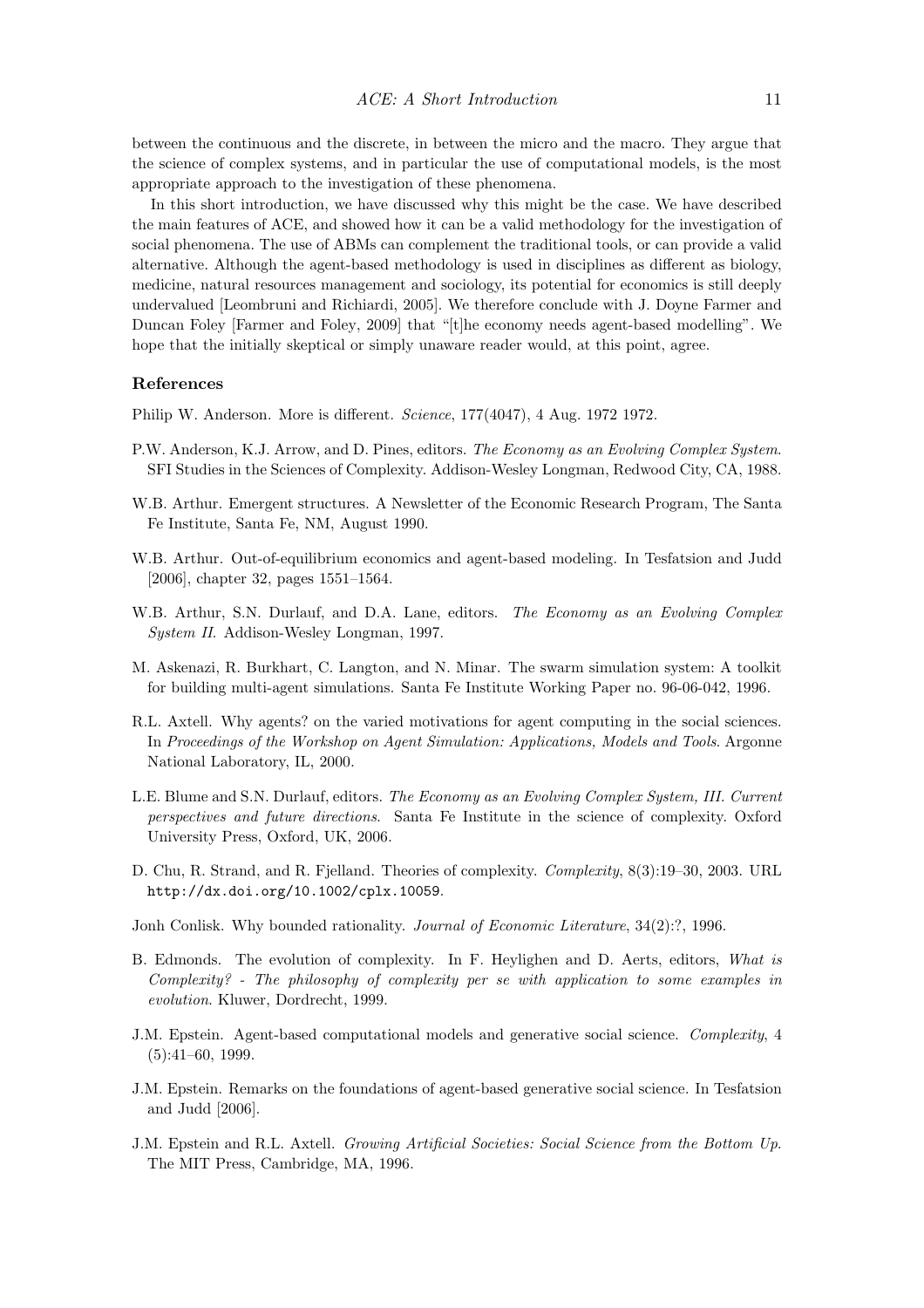- Giorgio Fagiolo, Alessio Moneta, and Paul Windrum. A critical guide to empirical validation of agent-based models in economics: Methodologies, procedures, and open problems. *Computational Economics*, 30(3):195–226, October 2007.
- J. Doyne Farmer and Duncan Foley. The economy needs agent-based modelling. *Nature*, 460: 685–686, 2009.
- Paul Feyerabend. *Against Method*. Verso, London, 1975.
- Gigerenzer and Reinhard Selten, editors. *Bounded Rationality: The Adaptive Toolbox*. The MIT Press, Cambridge, MA, 2001.
- N. Gilbert and K.G. Troitzsch. *Simulation for the Social Scientist*. Open University Press, Buckingham, 1999.
- J. Gleick. *Chaos: Making a New Science*. Penguin Books, New York, 1987.
- J. Gleick. *Genius: The Life and Science of Richard Feynman*. Pantheon, 1992.
- C. Gourieroux and A. Monfort. *Simulation-Based Econometric Methods*. Oup/Core Lecture Series. Oxford University Press, Oxford, 1997.
- H. Haken. *"Synergetics". Non-equilibrium Phase Transitions and Social Measurement*. Springer-Verlag, Berlin, 3rd edition, 1983.
- Geoffrey M. Hodgson. Meanings of methodological individualism. *Journal of Economic Methodology*, 14(2):211–226, 2007.
- J. Horgan. From complexity to perplexity. *Scientific American*, 272(6):104, 1995.
- J. Horgan. *The End of Science: Facing the Limits of Knowledge in the Twilight of the Scientific Age*. Broadway Books, New York, NY, 1997.
- Richard H. Jones. *Reductionism: analysis and the fullness of reality*. Associated University Press, London, 2000.
- J.P.C. Kleijnen. Experimental design for sensitivity analysis, optimization, and validation of simulation models. In J. Banks, editor, *Handbook of Simulation*, chapter 6, pages 173–223. Wiley, New York, 1998.
- Roger Koppl. Policy implications of complexity: An austrian perspective. In David Colander, editor, *The Complexity Vision and the Teaching of Economics*, pages 97–117. Edward Elgar, Cheltenham, 2000.
- R. Leombruni and M.G. Richiardi. Why are economists sceptical about agent-based simulations? *Physica A*, 355(1):103–109, 2005.
- R. Leombruni, M.G. Richiardi, N. Saam, and M. Sonnessa. A common protocol for agent-based social simulation. *Journal of Artificial Societies and Social Simulations*, 9(1), 2005. mimeo.
- Steven M. Manson. Bounded rationality in agent-based models: experiments with evolutionary programs. *International Journal of Geographical Information Science*, 9(20):991–1012, 2006.
- Robert Ernest Marks. Validating simulation models: A general framework and four applied examples. *Computatational Economics*, 30(3):265–290, October 2007.
- John H. Miller and Scott E. Page. *Complex Adaptive Systems: An Introduction to Computational Models of Social Life*. Princeton University Press, Princeton, NY, 2006.